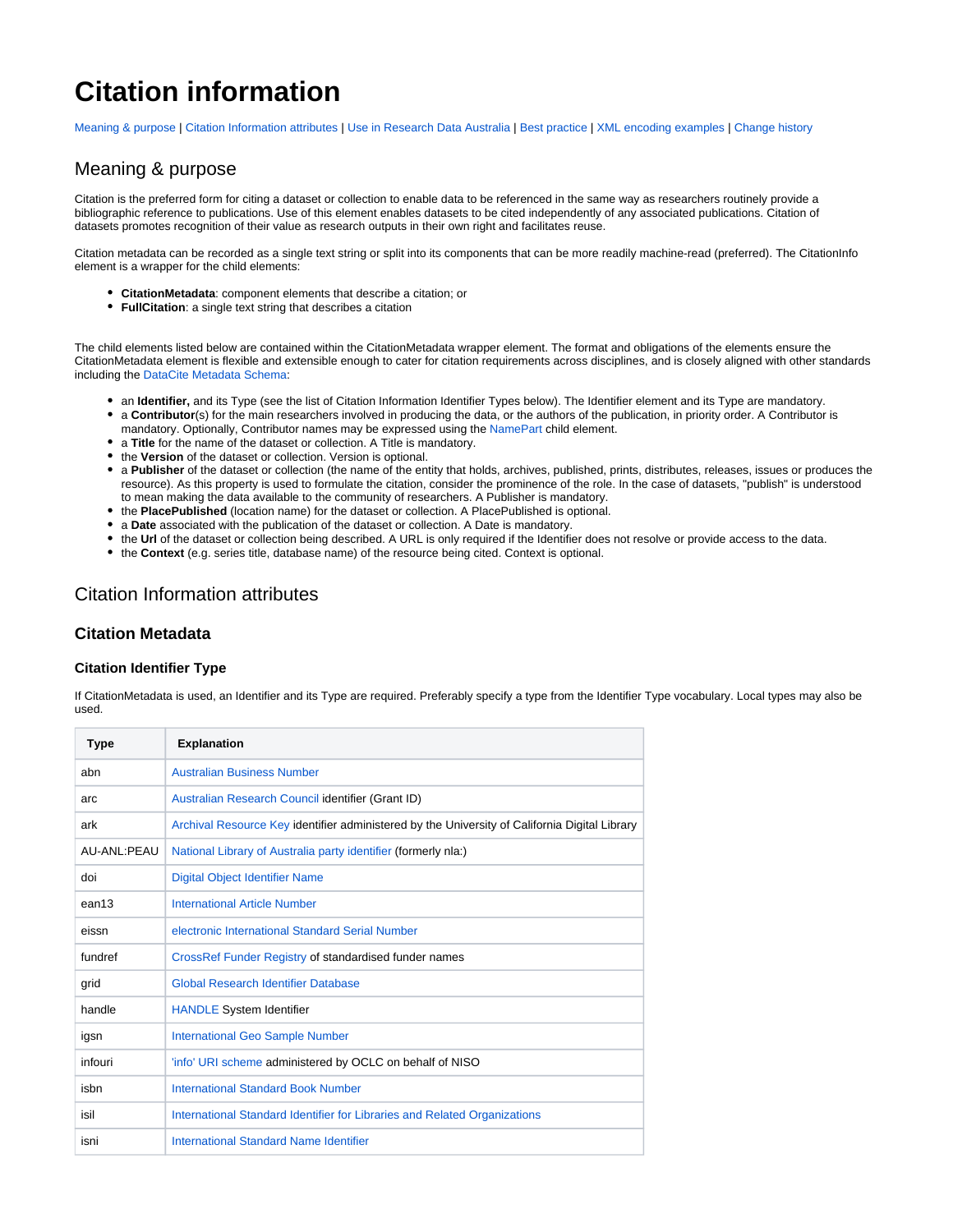| issn         | <b>International Standard Serial Number</b>                                       |
|--------------|-----------------------------------------------------------------------------------|
| istc         | <b>International Standard Text Code</b>                                           |
| lissn        | linking ISSN (ISSN-L)                                                             |
| local        | identifer unique within a local context                                           |
| mediaType    | The Media Type (MIME type) of the information taken from the IANA assignment list |
| nhmrc        | National Health and Medical Research Council grant identifier                     |
| orcid        | Open Researcher and Contributor Identifier                                        |
| pubMedID     | US Library of Medicine PubMed Unique Identifier                                   |
| purl         | <b>Persistent Uniform Resource Locator</b>                                        |
| raid         | <b>Research Activity Identifier</b>                                               |
| researcherID | <b>Thomson Reuters ResearcherID</b>                                               |
| ror          | <b>Research Organization Registry</b>                                             |
| scopusID     | Scopus author identifier                                                          |
| upc          | <b>Universal Product Code</b>                                                     |
| uri          | <b>Uniform Resource Identifier</b>                                                |
| urn          | <b>Uniform Resource Name</b>                                                      |

### **Citation Date Type**

If CitationMetadata is used, a Date and its Type are required. Preferably specify a type from the Citation Date Type vocabulary. Local types may also be used.

| Type                     | <b>Explanation</b>                                                                                                                                                |
|--------------------------|-------------------------------------------------------------------------------------------------------------------------------------------------------------------|
| publicationDate          | the date when the data was or will be made publicly available                                                                                                     |
| available                | the date the resource is made publicly available. May be a range, or indicate the end of an embargo period                                                        |
| created                  | the date the resource itself was put together; this could be a date range or a single date for a final component, e.g. the finalised file<br>with all of the data |
| date                     | any relevant date not otherwise specified                                                                                                                         |
| dateAccepted             | the date that the publisher accepted the resource into their system                                                                                               |
| dateSubmitted            | the date the creator submits the resource to the publisher. This could be different from dateAccepted if the publisher then applies a<br>selection process        |
| endPublicationD<br>ate   | use when publicationDate is a range                                                                                                                               |
| issued                   | the date that the resource is published or distributed e.g. to a data centre                                                                                      |
| modified                 | the date of the last update to the resource, when the resource is being added to. (Equivalent to Datacite 'Updated')                                              |
| startPublicationD<br>ate | use when publicationDate is a range                                                                                                                               |
| valid                    | the date or date range during which the dataset or resources are accurate                                                                                         |

### **Citation Contributor Sequence attribute**

If more than one contributor is recorded in CitationMetadata, the Sequence attribute can optionally be used to specify the order in which contributors should appear in a formatted citation. Use cardinal numbers to denote the sequence.

### **Full Citation**

### **Citation Style attribute**

If a citation is provided as a block of text within the FullCitation element, optionally the Style attribute can be specified, preferably from the Citation Style vocabulary. Local terms may also be used.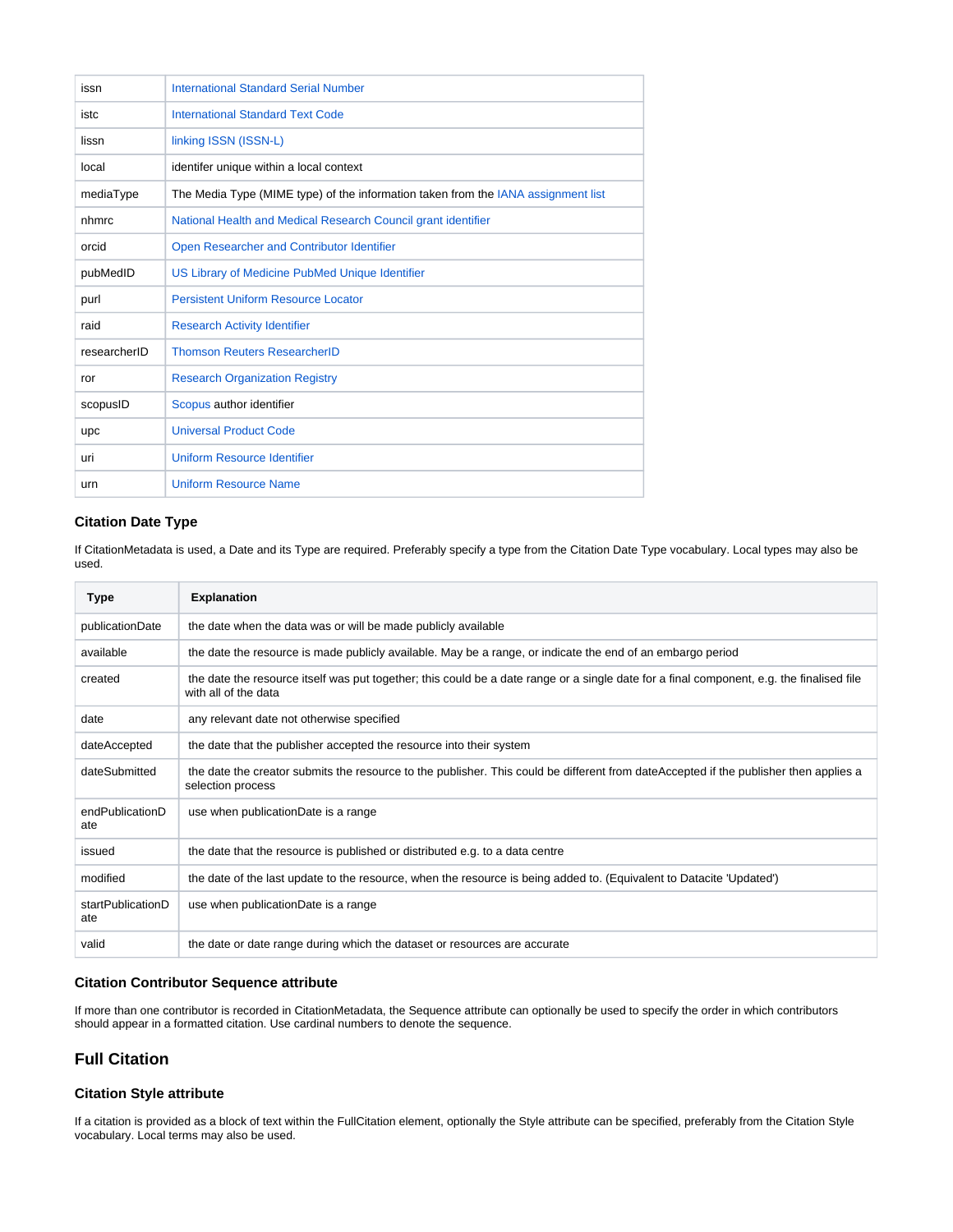| @style      | <b>Explanation</b>                                 |
|-------------|----------------------------------------------------|
| Harvard     | <b>Harvard University</b>                          |
| APA         | American Psychological Association                 |
| MI A        | Modern Language Association of America             |
| Vancouver   | International Committee of Medical Journal Editors |
| <b>IFFF</b> | Institute of Electrical and Electronic Engineers   |
| CSE         | Council of Science Editors                         |
| Chicago     | Chicago Manual of Style                            |
| AMA         | American Medical Association                       |
| AGPS-AGIMO  | Australian Style Manual                            |
| AGI C       | Australian Guide to Legal Citation                 |
| <b>ACS</b>  | American Chemical Society                          |
| Datacite    | International Data Citation                        |

### <span id="page-2-0"></span>Use in Research Data Australia

Where CitationInfo has been provided, the citation will display in Research Data Australia when the 'Cite' button is clicked:

- Citations provided in CitationMetadata will [display](http://researchdata.ands.org.au/monthly-drought-data-for-australia-1890-2008-using-the-hutchinson-drought-index) in the [DataCite format](https://schema.datacite.org/meta/kernel-4.1/doc/DataCite-MetadataKernel_v4.1.pdf) (see p.11).
- Citations provided in FullCitation will [display](http://researchdata.ands.org.au/water-research-australia-1008-bacteriology/561021) in the style provided e.g. APA, Vancouver.

The citation can be [exported](https://intranet.ands.org.au/display/DOC/How+to+Export+to+EndNote) to referencing software such as EndNote or EndNote Web.

Citation identifiers are [displayed within Research Data Australia](https://documentation.ands.org.au/display/DOC/Research+Data+Australia+functionality+and+display/#ResearchDataAustraliafunctionalityanddisplay-Identifier) **as provided by the data provider**, as clickable links (when possible), and prefixed with the identifier type.

If CitationMetadata is used, then parties are ordered in the citation in the order defined in the metadata, otherwise the parties are listed in **the order they appear under the record title** in the citation.

### <span id="page-2-1"></span>Best practice

Providing a citation for collections in Research Data Australia is recommended. Citations support the reuse of, and long-term access to, collections.

- Use CitationMetadata in preference to FullCitation as it facilitates reuse of citation information by third parties, e.g.
	- **exporting records to bibliographic software such as [EndNote](http://services.ands.org.au/documentation/EndNoteHelp/) and Mendeley**
	- citation tracking and indexing services such as the [Data Citation Index.](http://www.ands.org.au/online-services/research-data-australia/data-citation-index)
- Contributors included in the citation should be linked to the collection record containing the citation in either of two ways:
	- By providing the party identifier(s) (e.g. ORCID) in the [RelatedInfo e](https://intranet.ands.org.au/display/DOC/Related+information)lement, or
	- By being described in party records and linked to the collection record in the [RelatedObject](https://intranet.ands.org.au/display/DOC/Related+objects+and+relationships) element.
- Preferably specify a Citation Style if FullCitation is used.

### **Identifier and URL elements in CitationMetadata**

- The Identifier element is required to facilitate conformity with citation schemas such as DataCite which includes the identifier as a mandatory element. Preferably provide a globally unique, persistent and resolvable identifier for the collection (preferably a DOI) in the CitationMetadata Identifier element. (If a resolvable identifier is provided in the [Identifier](https://intranet.ands.org.au/display/DOC/Identifier) element of the collection record, then use this in the CitationMetadata Identifier element).
- The URL element (to access the data) is required only where the CitationMetadata Identifier element is not resolvable or does not provide access  $\bullet$ to the data (URLs are not explicitly provided for in the DataCite schema, since DOIs are assumed to be resolvable). If the Identifier element already contains a URL, then this should not be repeated in the URL element.

## <span id="page-2-2"></span>XML encoding examples

For the reference: Irino, T; Tada, R (2009): Chemical and mineral compositions of sediments from ODP Site 127-797. V. 2.1. Geological Institute, University of Tokyo. doi:10.1594/PANGAEA.726855.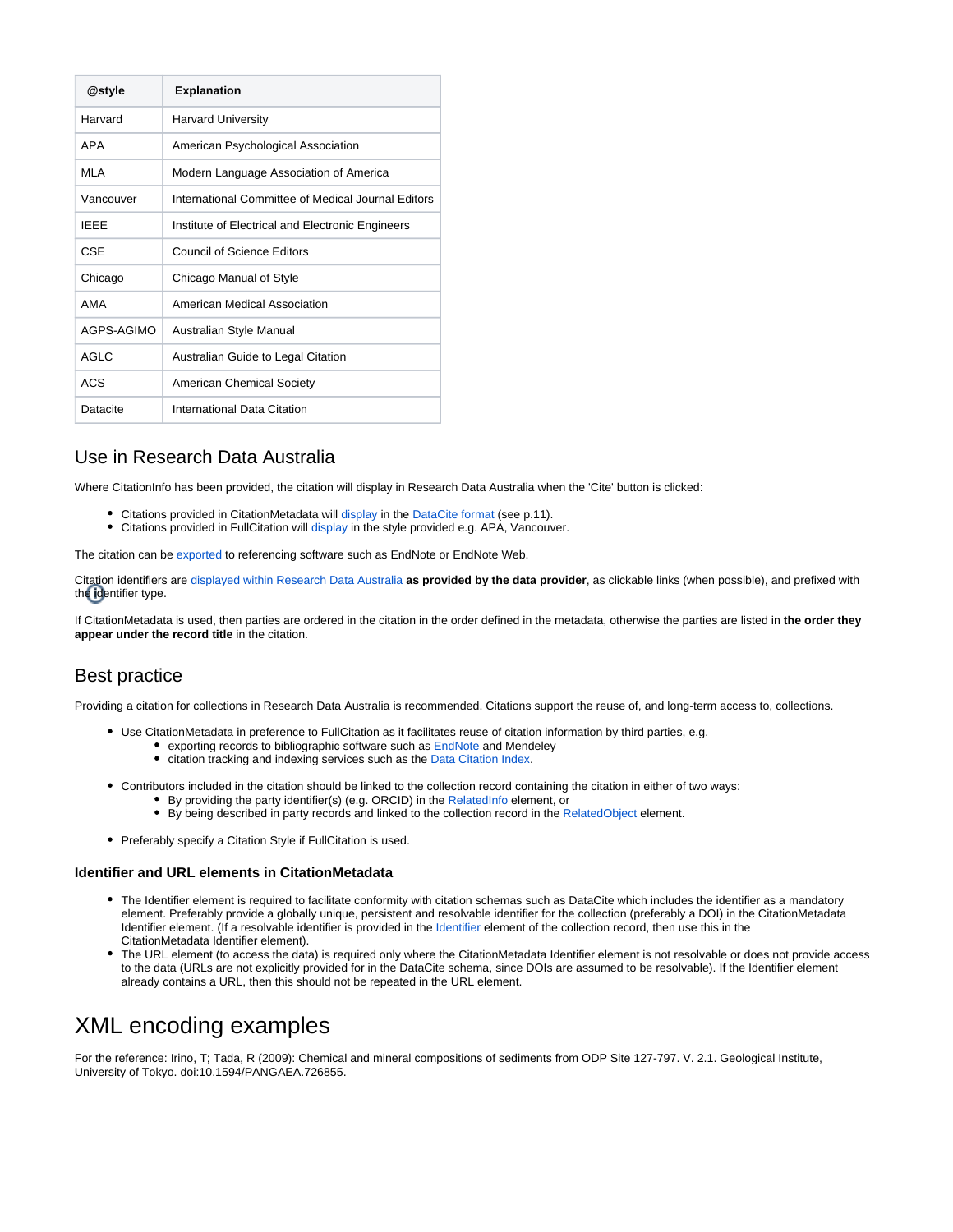#### **CitationMetadata example:**

```
<citationInfo>
      <citationMetadata>
      <identifier type="doi">https://doi.pangaea.de/10.1594/PANGAEA.726855</identifier>
      <contributor seq="1">
          <namePart type="family">Irino</namePart>
          <namePart type="given">T</namePart>
      </contributor>
       <contributor seq="2">
          <namePart type="family">Tada</namePart>
          <namePart type="given">R</namePart>
       </contributor>
       <title>Chemical and mineral compositions of sediments from ODP Site 127-797</title>
           <version>2.1</version>
       <publisher>Geological Institute, University of Tokyo</publisher>
       <date type="publicationDate">2009</date>
       </citationMetadata>
</citationInfo>
```
#### **CitationMetadata example:**

```
<citationInfo>
     <citationMetadata>
      <identifier type="local">CIT001</identifier>
       <contributor seq="1">
         <namePart type="family">Butler</namePart>
          <namePart type="given">C</namePart>
      </contributor>
       <contributor seq="2">
          <namePart type="family">Stevenson</namePart>
          <namePart type="given">R</namePart>
       </contributor>
      <title>Oral History 2</title>
       <version>1st edition</version>
       <placePublished>Houston, Texas</placePublished>
       <publisher>NASA Johnson Space Center</publisher>
       <date type="date">1999</date>
       <url>http://www11.jsc.nasa.gov/history/oral_histories/oral_histories.htm</url>
       </citationMetadata>
</citationInfo>
```
#### **FullCitation example:**

```
<citationInfo>
     <fullCitationstyle="Datacite"> Irino, T; Tada, R (2009): Chemical and mineral compositions of sediments 
from ODP Site 127-797. V. 2.1. Geological Institute, University of Tokyo. (dataset). https://doi:10.1594
/PANGAEA.726855 
     </fullCitation>
</citationInfo>
```
### <span id="page-3-0"></span>Change history

| Date         | <b>Change history</b>                                                                                    |
|--------------|----------------------------------------------------------------------------------------------------------|
| 26 Oct 2010  | First publication                                                                                        |
| 24 Jan 2011  | Corrected RIF-CS examples to reflect required sequence of elements; added link to Datacite examples page |
| 13 July 2011 | Additional information about exporting citation information                                              |
| 21 July 2011 | Removed link to now-deleted DataCite examples page                                                       |